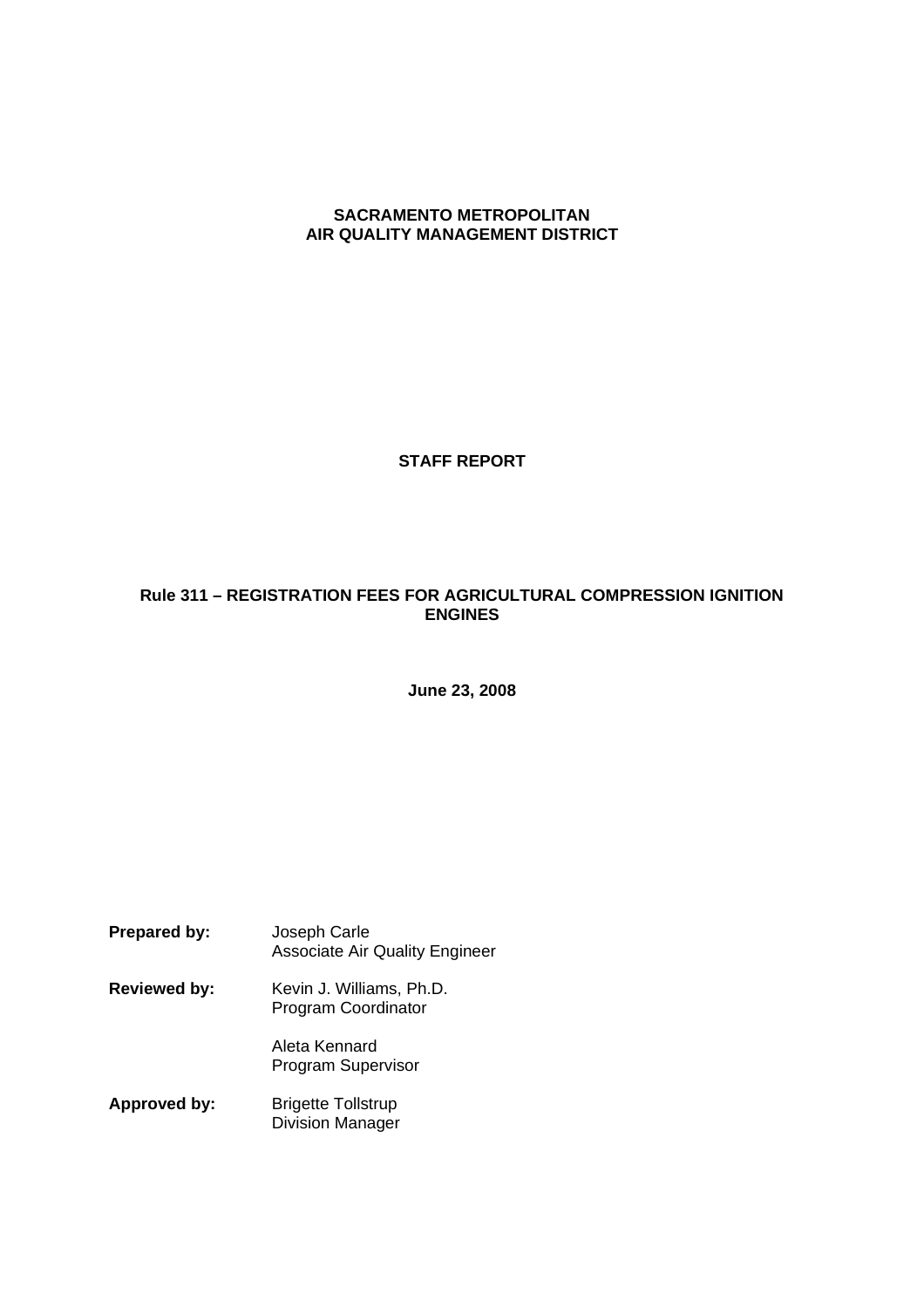#### **INTRODUCTION**

The District is proposing to adopt new Rule 311, REGISTRATION FEES FOR AGRICULTURAL COMPRESSION IGNITION ENGINES. The rule will set fees for recovering the cost of implementing and enforcing a registration program for compression ignition engines used in agricultural operations, as required by the statewide Air Toxic Control Measure for Stationary Compression Ignition Engines.

### **BACKGROUND**

On November 16, 2006, CARB amended the Air Toxic Control Measure (ATCM) for Stationary Compression Ignition (CI) Engines to include standards for in-use engines used in agricultural operations, which became effective October 18, 2007. In order to ensure compliance with the new standards, the ATCM requires CI engines used in agricultural operations to be registered with the local district. The ATCM (Title 17 of the California Code of Regulations, Section 93115.8(d)) requires the owner/operator of CI engines used in agricultural operations to pay fees necessary to recover the District's costs to implement Section 93115.8 of the ATCM.

Proposed Rule 311 will recover the District's cost of implementing and enforcing Section 93115.8 of the ATCM.

# **PROPOSED FEE REQUIREMENTS**

The rule establishes the initial registration and annual renewal fees for engines that must submit registration information pursuant to Title 17 of the California Code of Regulations Section 93115.8(c). An exemption is provided for engines permitted with the District. The rule also exempts engines from paying annual renewal fees once the engine has met the final emissions standards of the ATCM based on the horsepower, certification, and use of that engine. The proposed registration fees are as follows:

| Initial registration fees |                                      |       |
|---------------------------|--------------------------------------|-------|
|                           | o Carl Moyer Engines:                | \$151 |
| $\circ$                   | Non-Moyer Engines                    |       |
|                           | First engine registered at a source: | \$300 |
|                           | All other engines:                   | \$155 |
|                           |                                      |       |
|                           | Annual renewal fee:                  |       |
| $\circ$                   | First engine registered at a source: | \$169 |
|                           | All other engines:                   | \$105 |

If an owner/operator chooses to use a control device on an engine to comply with the ATCM requirements, the owner/operator will pay fees equal to those for a permitted agricultural engine (consistent with Rule 310, Permit Fees – Agricultural Source). Additionally, a source testing fee is established for engines with unverified control devices.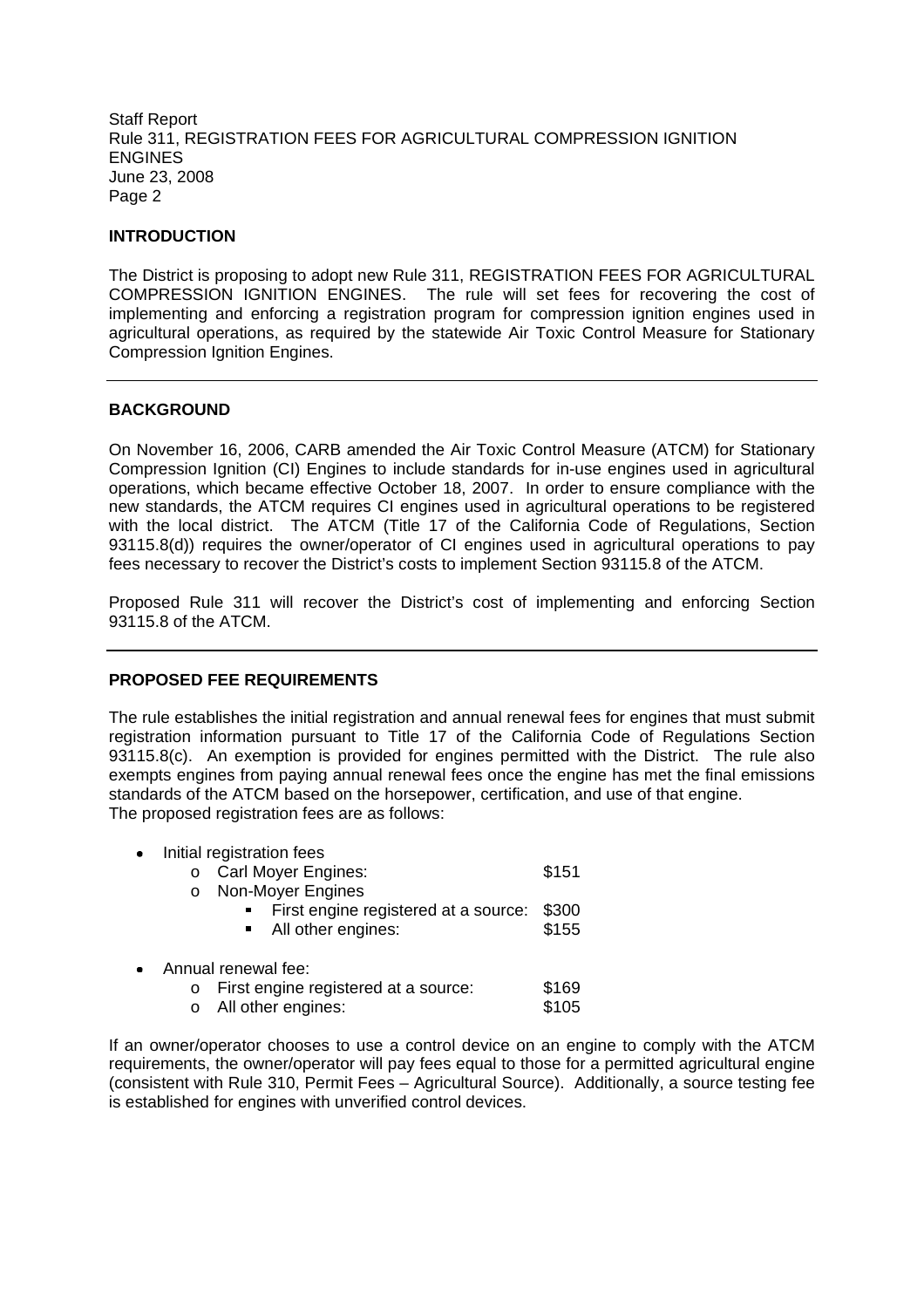Other provisions in the rule include consumer price index adjustments, notification requirements, and fee submission requirements. See Appendix A for a detailed description of the rule provisions.

### **HEALTH AND SAFETY CODE REQUIREMENTS**

California Health and Safety Code (HSC) Section 39659 allows a district board to adopt regulations which are necessary to establish, implement, and enforce programs for the regulations of hazardous air pollutants which have been listed as toxic air contaminants. HSC Section 41512.5 contains requirements that pertain to districts when adopting fees on nonpermitted sources for the evaluation of plans required by law or regulation. The District will comply with its requirements to hold two public hearings prior to rule adoption, and to ensure that the fees will not exceed the estimated costs for the District to implement and enforce Section 93115.8 of the ATCM.

Rule 311 is being proposed to recover the costs of implementing the agricultural engine registration program and of enforcing the ATCM requirements for agricultural engines. Execution of the District's responsibilities as required by the ATCM for Stationary CI engines will require additional staff time to evaluate the engine registration information, provide assistance and outreach to the affected sources, and to ensure compliance with the ATCM standards. Staff estimates the proposed rule will result in additional need for 0.25 FTE (full time equivalent) in the initial year of the program and 0.36 FTE total every three years for enforcement until approximately 2016, when the majority of engines will be required to meet the ATCM emission standards. Once an engine meets the final emission standards in the ATCM, the District will not be performing inspections for the ATCM-compliant engine and will only be maintaining the registration database information and, therefore, renewal fees will no longer be required. The anticipated Staff costs of the agricultural engine registration program and of enforcing the ATCM requirements for agricultural engines are as follows:

|           | • Initial costs for registrations: | \$59,927                          |
|-----------|------------------------------------|-----------------------------------|
| $\bullet$ | Recurring costs for enforcement:   | \$86,220 every 3 years            |
|           |                                    | (equivalent to \$28,740 per year) |

Initial costs will be incurred primarily in 2008 when existing engines are required to register; however, additional initial registration costs will be incurred in subsequent years when new engines are installed and when engines are being replaced to meet the new ATCM emission standards. The initial and recurring costs include engineer and field inspection staff costs fully loaded and the administrative support program costs.

Staff estimates that 232 engines will be subject to the registration requirements of the ATCM, based on a survey of agricultural operations that the District conducted in August of 2004. Since both the revenue from fees and the District's costs are proportional to the number of engines that register, the fee revenue will not exceed the District's costs regardless of the number of engines that register.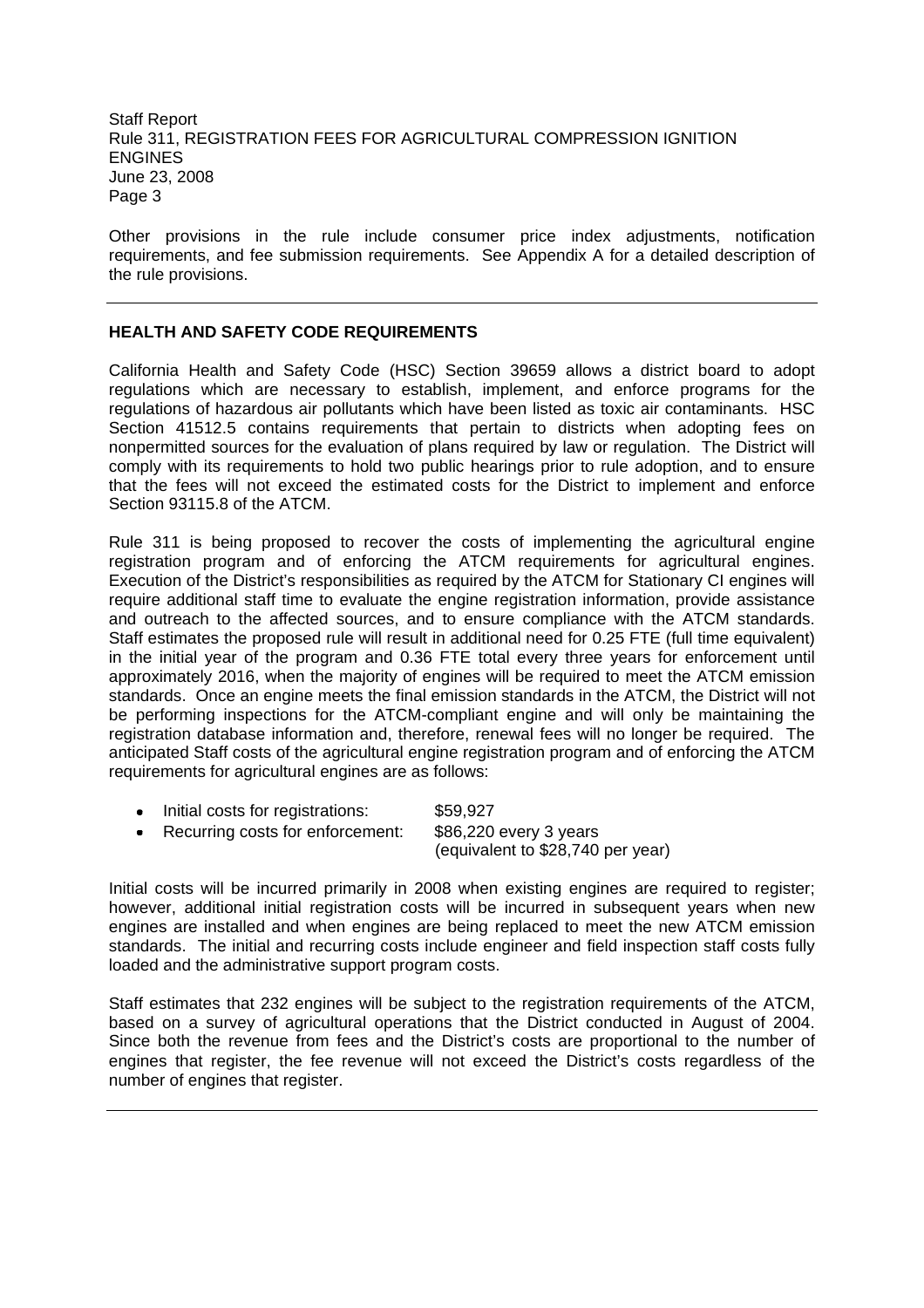### **SOCIOECONOMIC IMPACT/COST IMPACTS**

California Health and Safety Code Section 40728.5 requires a district to perform an assessment of socioeconomic impacts before adopting, amending, or repealing a rule that will significantly affect air quality or emission limitations. The District Board is required to actively consider the socioeconomic impact of the proposal and make a good faith effort to minimize adverse socioeconomic impacts. Proposed new Rule 311 is exempt from the requirements of this section because the rule is administrative and does not affect air quality or emission limitations. Nonetheless, Staff prepared an overview of the cost impacts associated with the proposed new rule. These impacts are discussed below.

**Type of business affected by the rule:** Rule 311 will apply to any agricultural operation with CI engines rated over 50 bhp that is required to obtain registration pursuant to Title 17 of the California Code of Regulations Section 93115.8(c). Staff estimates that there are approximately 105 different businesses affected and about 232 engines required to submit registration information.

**Range of probable costs:** The fees established in this rule are based on the District's costs for administering and enforcing the ATCM. The initial fee is charged when the registration information is submitted for an engine for the first time. The renewal fee is charged to the source yearly to keep the registration valid. Once engines come into compliance with the final emission standards in the ATCM, they will be exempt from paying renewal fees. Engines funded by the Carl Moyer Program and multiple engines at one facility have a reduced fee due to a decreased District workload. Fees for engines that use a control device are equal to the permitted agricultural engine fees from Rule 310, Permit Fees – Agricultural Source.

The table below shows the fees established by the proposed rule for the majority of engines.

| Rule 311 Fees                   |                    |                           |
|---------------------------------|--------------------|---------------------------|
| <b>Engine Type</b>              | <b>Initial Fee</b> | <b>Annual Renewal Fee</b> |
| Moyer Engines                   | \$151              |                           |
| <b>First Registered Engine</b>  | \$300              | \$169                     |
| <b>Other Registered Engines</b> | \$155              | \$105                     |

# **ENVIRONMENTAL REVIEW AND COMPLIANCE**

Staff finds that proposed Rule 311 requirements are exempt from CEQA. Public Resources Code section 21080(b)(8) and section 15273 of the state CEQA Guidelines provide that the adoption or amendments of fee rules are not subject to CEQA. To claim this exemption, the District must find that the amendments are for the purpose of meeting operating expenses. Proposed Rule 311 establishes a fee schedule to recover the expenses of implementing District responsibilities for the registration of agricultural compression ignition engines.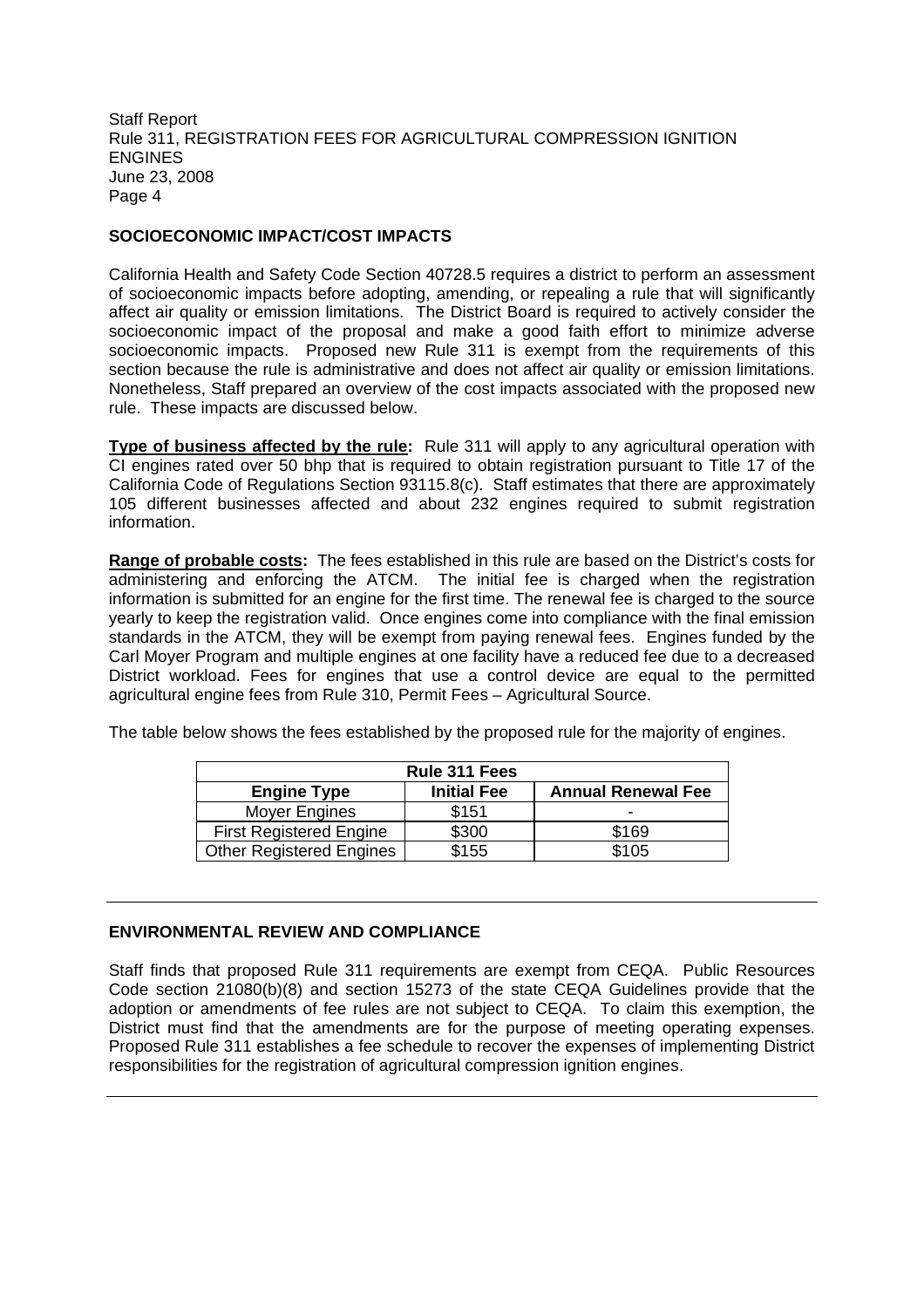## **PUBLIC WORKSHOPS**

Staff held two public workshops to discuss proposed Rule 311 on February 11, 2008, in Wilton and on February 12, 2008, in Walnut Grove. The meetings were held in the evening and at locations that were accessible to the affected sources. Staff received and addressed comments and questions at the workshops. Staff made the appropriate changes to the rule and Staff Report in response to some of the comments received. Additionally, Staff made two presentations about proposed Rule 311 to the Sacramento County Farm Bureau Board of Directors and addressed all comments and questions. All associated comments and responses have been included in Appendix B of this Staff Report.

### **FINDINGS**

Six required findings: According to Section 40727(a) of the California Health and Safety Code, prior to adopting or amending a rule or regulation, an air district's board must make findings of necessity, authority, clarity, consistency, non-duplication, and reference. The findings must be based on the following:

- 1. Information presented in the District's written analysis, prepared pursuant to Health and Safety Code Section 40727.2;
- 2. Information contained in the rulemaking records pursuant to Section 40728 of the California Health and Safety Code; and
- 3. Relevant information presented at the Board's hearing for the rule.

The table below sets the finding and the basis for making the finding.

| <b>FINDING</b>                                                                                                                                                                      | <b>FINDING DETERMINATION</b>                                                                                                                                                                                                                                            |
|-------------------------------------------------------------------------------------------------------------------------------------------------------------------------------------|-------------------------------------------------------------------------------------------------------------------------------------------------------------------------------------------------------------------------------------------------------------------------|
| <b>Authority:</b> The District must find that a provision of<br>law or of a state or federal regulation permits or<br>requires the District to adopt, amend, or repeal the<br>rule. | The District is authorized to adopt a fee cost<br>recovery rule by Health and Safety Code (HSC)<br>Sections 40702, 41080, 41512.5 and 39659 and Title<br>17 of the California Code of Regulations, Section<br>93115.8(d). [HSC Section 40727(b)(2)].                    |
| <b>Necessity:</b> The District must find<br>that the<br>rulemaking demonstrates a need exists for the rule.<br>or for its amendment or repeal.                                      | The proposed rule is required in order to recover<br>costs of the District to implement and enforce Title 17<br>of the California Code of Regulations Section<br>93115.8. [HSC Section 40727(b)(1)].                                                                    |
| <b>Clarity:</b> The District must find that the rule is written<br>or displayed so that its meaning can be easily<br>understood by the persons directly affected by it.             | The District has reviewed the proposed rule and<br>determined that it can be understood by the affected<br>parties. In addition, the record contains no evidence<br>that people directly affected by the rule cannot<br>understand the rule. [HSC Section 40727(b)(3)]. |
| <b>Consistency:</b> The rule is in harmony with, and not<br>in conflict with or contradictory to, existing statutes,<br>court decisions, or state or federal regulations.           | The District has found that the proposed rule does<br>not conflict with, and is not contradictory to, existing<br>statutes, court decisions, or state or<br>federal<br>regulations. [HSC Section 40727(b)(4)].                                                          |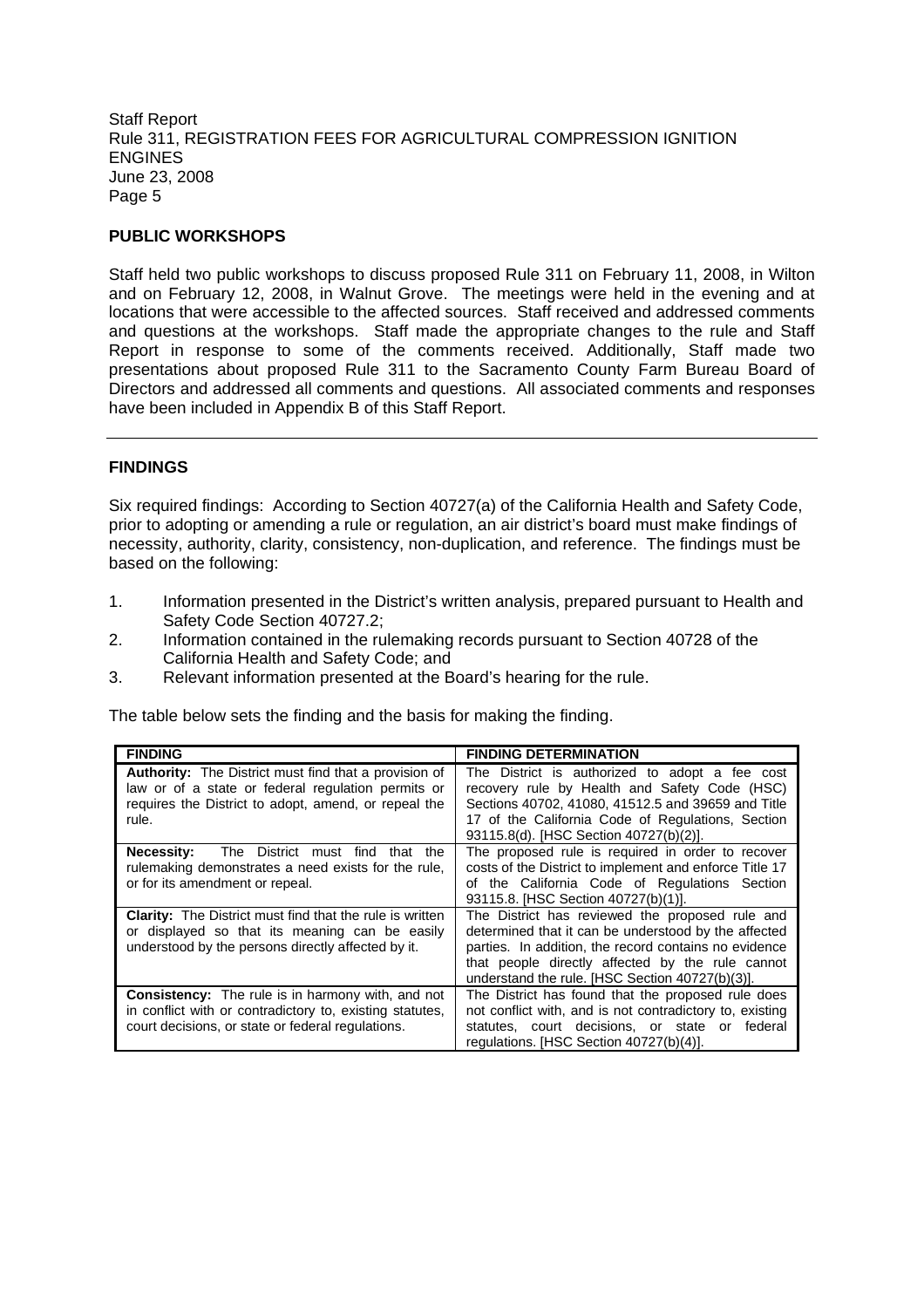| <b>FINDING</b>                                                                                                                                                                                                                                                                                                        | <b>FINDING DETERMINATION</b>                                                                                                                                                               |
|-----------------------------------------------------------------------------------------------------------------------------------------------------------------------------------------------------------------------------------------------------------------------------------------------------------------------|--------------------------------------------------------------------------------------------------------------------------------------------------------------------------------------------|
| <b>Non-Duplication:</b> The District must find that either:<br>1) The rule does not impose the same requirements<br>as an existing state or federal regulation; or (2) that<br>the duplicative requirements are necessary or<br>proper to execute the powers and duties granted to,<br>and imposed upon the District. | The District has found this proposed rule does not<br>duplicate any existing state or federal regulations<br>[HSC Section 40727(b)(5)].                                                    |
| <b>Reference:</b> The District must refer to any statute,<br>court decision, or other provision of law that the<br>District implements, interprets, or makes specific by<br>adopting, amending or repealing the rule.                                                                                                 | Title 17 of the California Code of Regulations,<br>Section 93115; HSC Section 39659. [HSC Section<br>$40727(b)(6)$ ].                                                                      |
| Additional Informational Requirements:<br><b>In</b><br>complying with HSC Section 40727.2, the District<br>must identify all federal requirements and District<br>rules that apply to the same equipment or source<br>type as the proposed rule or amendments.                                                        | Rule 311 is a fee rule and does not affect emissions.<br>Therefore, a written analysis of federal regulations<br>and other District rules is not required. [HSC Section<br>$40727.2(q)$ ]. |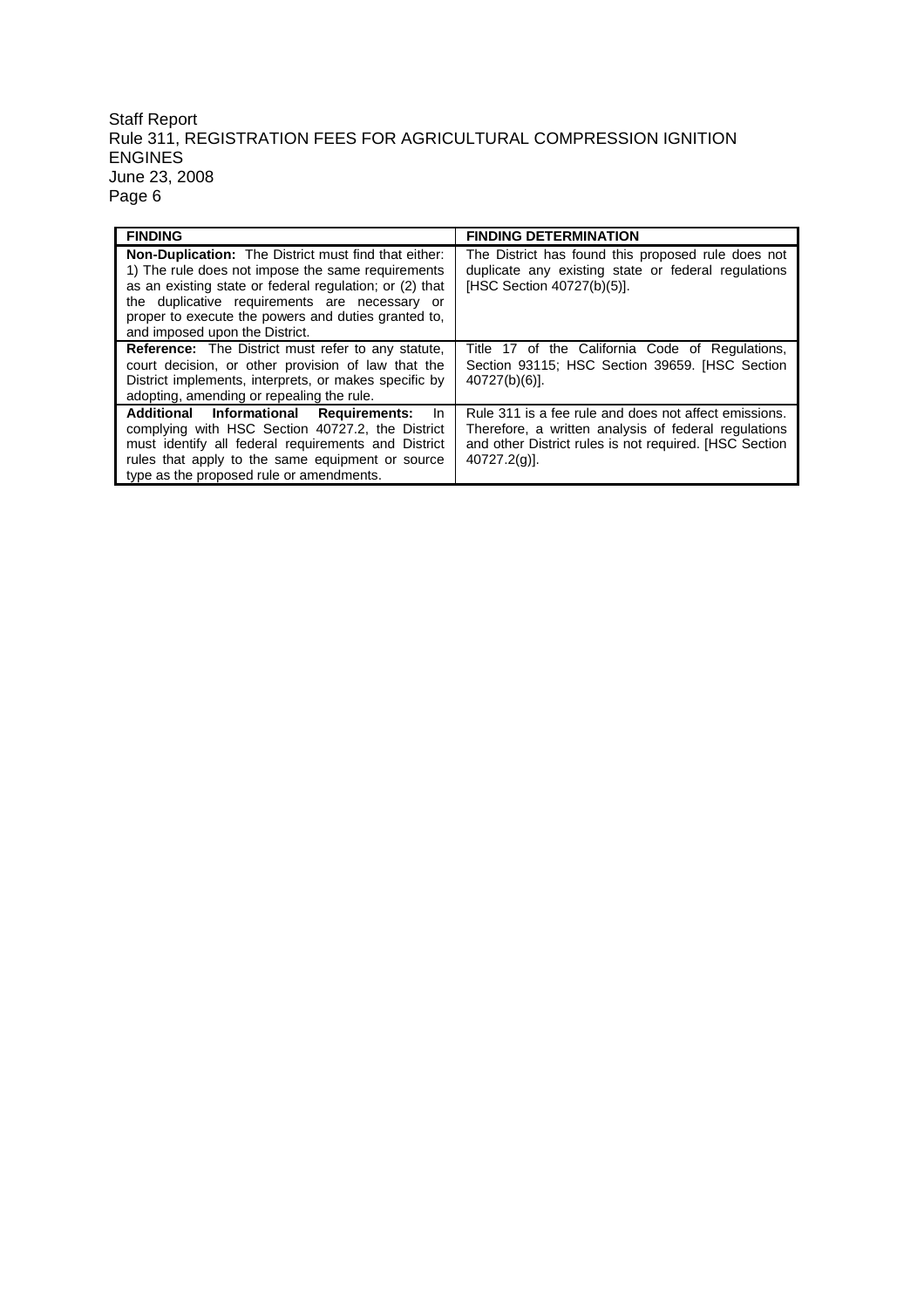# **APPENDIX A SUMMARY OF PROPOSED RULE**

| <b>SECTION</b><br><b>NUMBER</b> | <b>DISCUSSION</b>                                                                                                                                                                                                                                                                                                                                                                                                                                                                                                                                             |
|---------------------------------|---------------------------------------------------------------------------------------------------------------------------------------------------------------------------------------------------------------------------------------------------------------------------------------------------------------------------------------------------------------------------------------------------------------------------------------------------------------------------------------------------------------------------------------------------------------|
| 101                             | Set the purpose of the rule to provide a mechanism for collecting fees to<br>recover the cost for implementing and enforcing Title 17 of the California<br>Code of Regulations (CCR) Section 93115.8.                                                                                                                                                                                                                                                                                                                                                         |
| 102                             | Sets the applicability to any person who owns or operates an engine that is<br>subject to the registration requirements of 17 CCR 93115.8(c).                                                                                                                                                                                                                                                                                                                                                                                                                 |
| 103                             | Sets the severability language of the rule consistent with existing language in<br>Rule 202, NEW SOURCE REVIEW.                                                                                                                                                                                                                                                                                                                                                                                                                                               |
| 104                             | Exempts engines that are permitted with the District from the provisions of this<br>rule.                                                                                                                                                                                                                                                                                                                                                                                                                                                                     |
| 105                             | Exempts an engine, unless it is using a control device, from renewal fees if it<br>is meeting the final emission standards in the ATCM for the corresponding<br>horsepower, certification, and use of the engine. Emergency standby<br>generator sets must meet the final emission standards for generator sets in<br>order to be exempt from renewal fees. Emergency standby generator sets<br>that do not meet the final emission standards are subject to ATCM<br>recordkeeping requirements of 17 CCR 93115.10(f) that will be verified by<br>inspectors. |
| 200                             | Sets the terms in this rule to be defined as in Rule 215, AGRICULTURAL<br>PERMIT REQUIREMENTS AND NEW AGRICULTURAL PERMIT REVIEW<br>unless otherwise defined in this rule.                                                                                                                                                                                                                                                                                                                                                                                    |
| 201                             | Sets the definition of the "Carl Moyer Program" to be a grant program that<br>funds the incremental costs of cleaner-than-required engines, equipment, and<br>other sources of air pollution, and is administered through California's local air<br>districts, consistent with the California Health and Safety Code, Section 44275<br>et seq.                                                                                                                                                                                                                |
| 202                             | Sets the definition of control device consistent with Rule 450, GRAPHIC<br>ARTS OPERATIONS.                                                                                                                                                                                                                                                                                                                                                                                                                                                                   |
| 203                             | Sets the definition of District as the Sacramento Metropolitan Air Quality<br>Management District.                                                                                                                                                                                                                                                                                                                                                                                                                                                            |
| 204                             | Sets the definition of in-use engine consistent with 17 CCR 93115.4(a)(41).                                                                                                                                                                                                                                                                                                                                                                                                                                                                                   |
| 205                             | Sets the definition of new engine consistent with 17 CCR 93115.4(a)(50).                                                                                                                                                                                                                                                                                                                                                                                                                                                                                      |
| 301                             | Sets the requirement to pay an initial fee for every engine requiring<br>registration pursuant to the ATCM.                                                                                                                                                                                                                                                                                                                                                                                                                                                   |
| 301.1                           | Sets the initial fees for an engine that uses a control device to comply with the<br>emission standards in the ATCM, consistent with Rule 310, PERMIT FEES -<br>AGRICULTURAL SOURCE, Section 307.3.                                                                                                                                                                                                                                                                                                                                                           |
| 301.2                           | Sets the initial fee for an engine funded by the Carl Moyer Program at \$151<br>for the first hour of District work. No additional on-site inspection is expected<br>to be needed.                                                                                                                                                                                                                                                                                                                                                                            |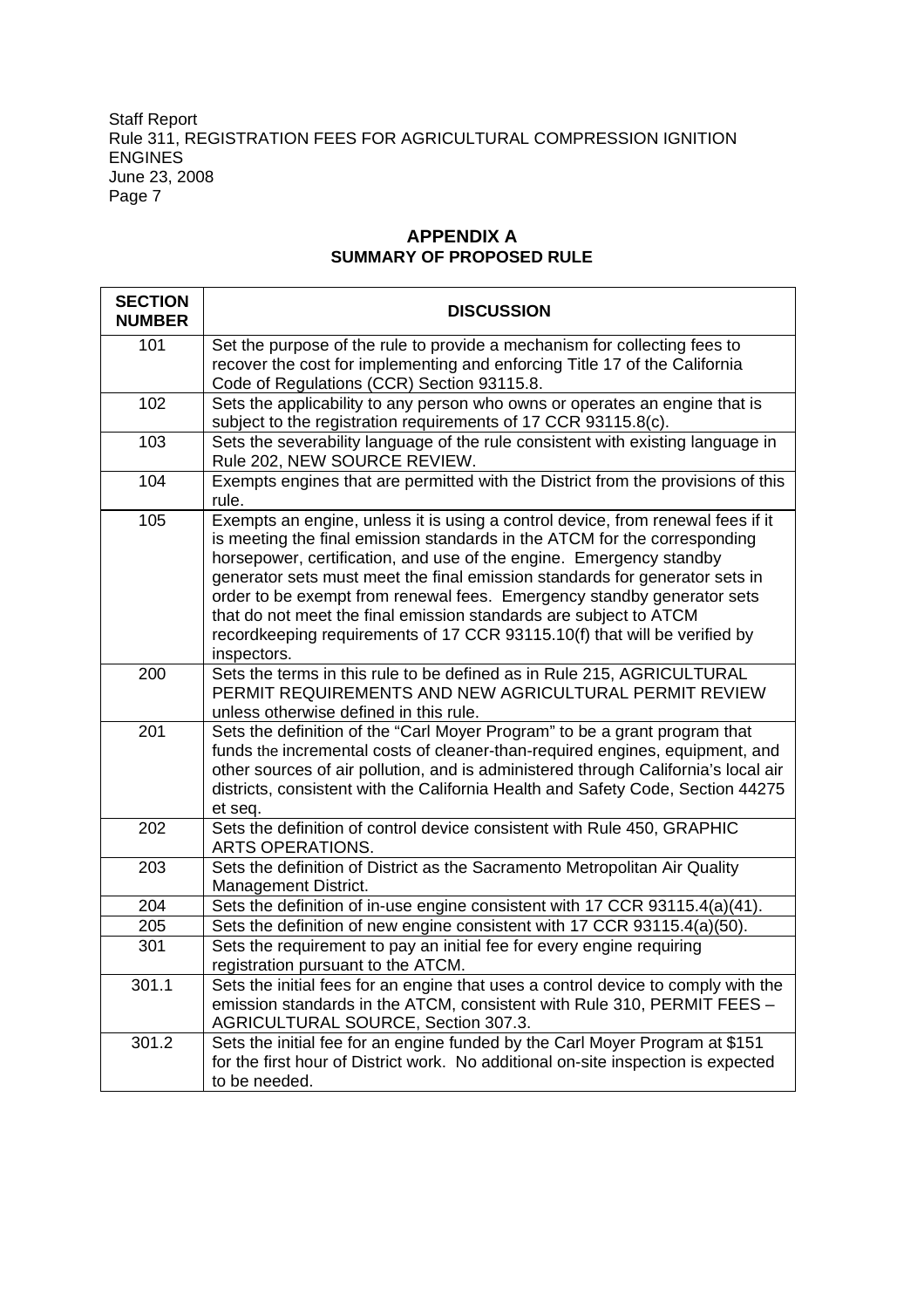| <b>SECTION</b><br><b>NUMBER</b> | <b>DISCUSSION</b>                                                                                                                                                                                                                                                                                                                                  |
|---------------------------------|----------------------------------------------------------------------------------------------------------------------------------------------------------------------------------------------------------------------------------------------------------------------------------------------------------------------------------------------------|
| 301.3                           | Sets the initial fee for engines other than those described in Sections 301.1<br>and 301.2 as \$300 for the first 3 hours for the first engine at an agricultural<br>stationary source and \$155 for the first hour for all other engines at that<br>source.                                                                                       |
| 301.4                           | Sets the requirement that the owner/operator shall pay the time and materials<br>rate in Section 305 for each extra hour the District spends on the initial<br>registration.                                                                                                                                                                       |
| 302                             | Sets the requirement to pay a renewal fee for every engine requiring<br>registration pursuant to the ATCM.                                                                                                                                                                                                                                         |
| 302.1                           | Sets the renewal fees for an engine using a control device to comply with the<br>emission standards in the ATCM, consistent with Rule 310, PERMIT FEES -<br>AGRICULTURAL SOURCE, Section 307.3.                                                                                                                                                    |
| 302.2                           | Sets the renewal fees for engines other than those described in Sections<br>302.1 as \$169 for the first engine at an agricultural stationary source and<br>\$105 for all other engines at that source.                                                                                                                                            |
| 303                             | Sets the condition if a reinspection is required due to conditions beyond the<br>control of the District, the owner/operator will pay the actual costs of the<br>reinspection according to the time and materials rate in Section 305.                                                                                                             |
| 304                             | Sets a fee of \$1227 for source test observation and report evaluation to<br>determine compliance with the emission standards in the ATCM, consistent<br>with Rule 310, PERMIT FEES - AGRICULTURAL SOURCE, Section 309.                                                                                                                            |
| 305                             | Sets the time and materials labor rate at \$160 per hour.                                                                                                                                                                                                                                                                                          |
| 401                             | Requires that the initial registration fee be paid at the time when the<br>registration information is submitted to the District. For engines where the<br>registration information was submitted before Rule 311 was adopted, the<br>initial fee must be paid within 30 days after the adoption of Rule 311.                                      |
| 402                             | This section sets the procedure for notifying an owner/operator that an annual<br>renewal fee is due and payable. If an owner/operator does not pay by the due<br>date, then the fee is increased by one half the amount and the applicants will<br>be notified by mail of the increased fee, which must be paid within 30 days of<br>such notice. |
| 403                             | This section sets the procedure for the Air pollution Control Officer to make an<br>annual CPI-based fee adjustment upon Board approval of the District's<br>budget.                                                                                                                                                                               |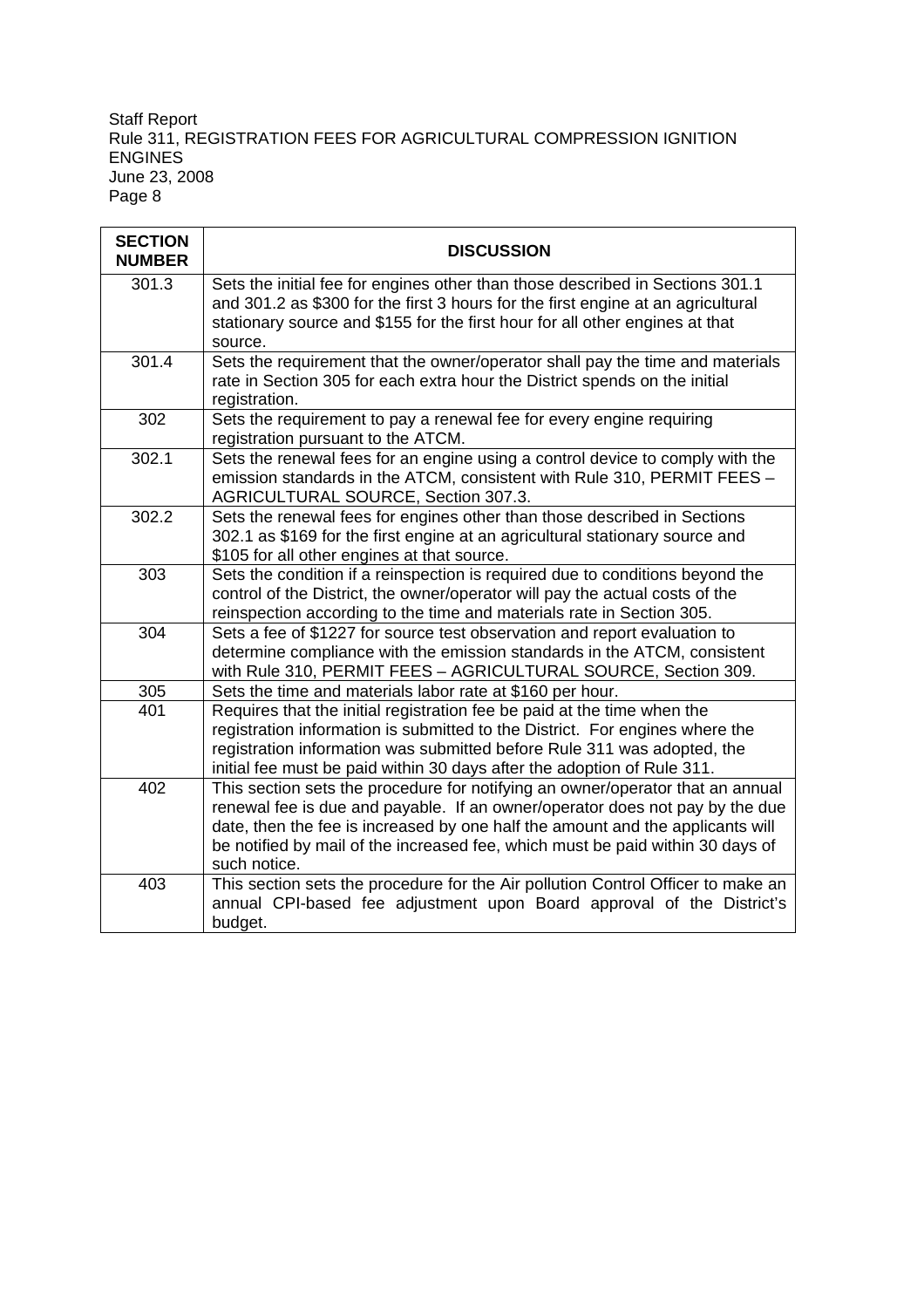# **APPENDIX B PUBLIC COMMENTS**

#### **Wilton Public Workshop Comments (February 11, 2008)**

| <b>Participants:</b> | <b>Justin Carney</b> | Tim Nilsen    |
|----------------------|----------------------|---------------|
|                      | Michael Carney       | Jim Utterback |
|                      | Pat Braziel          |               |

- **Comment #1:** How will owner/operators know when fees are due?
- **Response:** Owner/operators submitting their registration before the adoption of Rule 311 will have 30 days after the adoption of Rule 311 to submit the initial fees as required by Section 401 of the rule. Following rule adoption, staff will notify identified owner/operators to advise them of when initial fees are due. For engines registered after the adoption of the rule the owner/operators are required to submit fees with the registration. District staff will notify owner/operators of the due date for renewal fees as required by Section 402 of the rule.
- **Comment #2:** Is there a discount for multiple engines located at one site?
- **Response:** Staff re-evaluated the workload for sites with multiple engines and created a fee structure that gives a reduced fee for more than one engine at a site. The first engine registered from an agricultural stationary source will pay an initial fee of \$300 and a renewal fee of \$169. All other engines at the source will pay an initial fee of \$155 and a renewal fee of \$105.
- **Comment #3:** With an annual renewal fee will there be annual inspections?
- **Response:** No, inspections will occur once every three years. Renewal fees are assessed every year instead of only when inspections occur to lower the amount paid at one time. The renewal fee also covers annual costs such as compliance assistance and overhead costs.
- **Comment #4:** Will annual fees be due at the same time every year?
- **Response:** Yes, the District will keep the due date for renewal fees the same for all registered engines.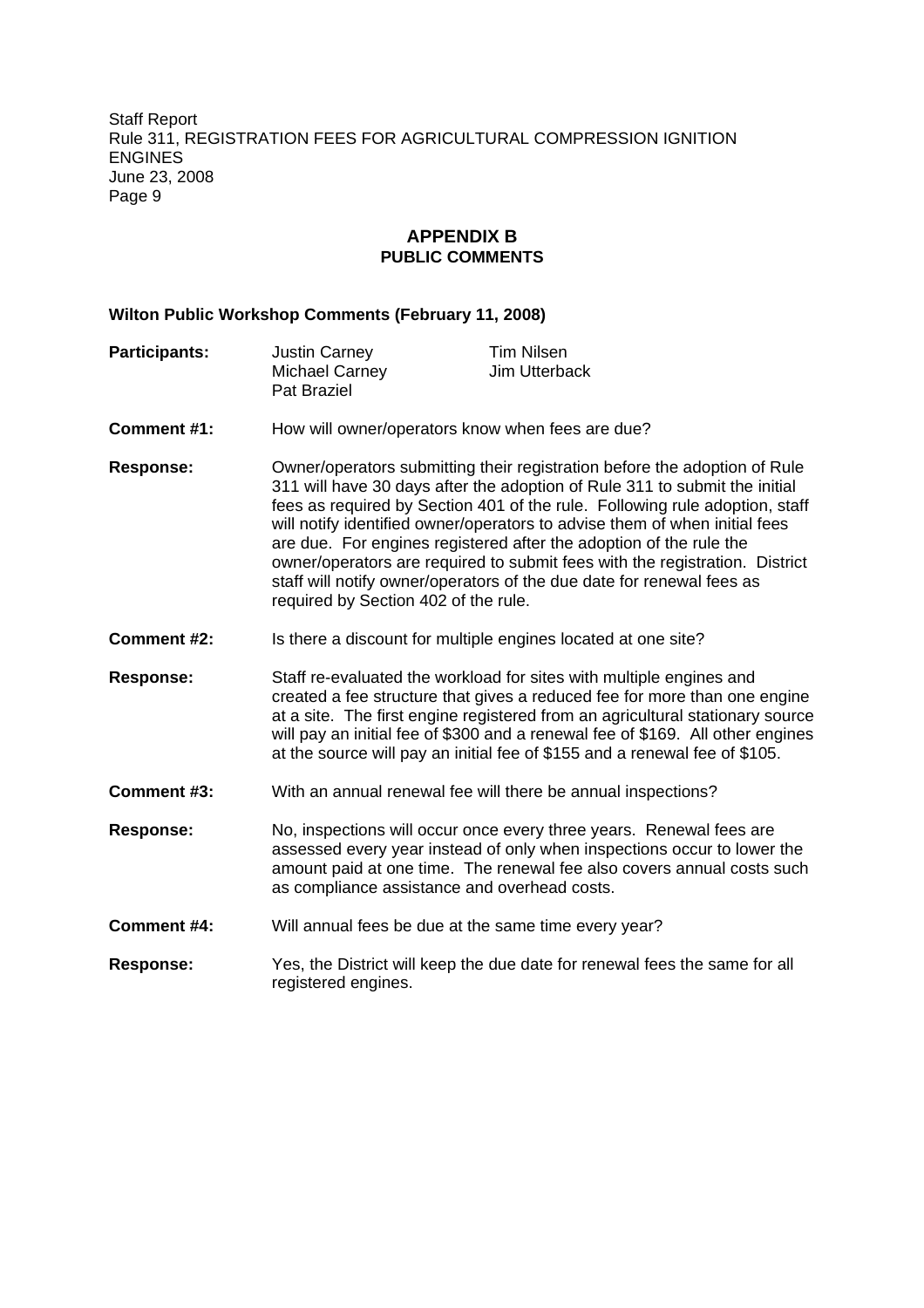#### **Walnut Grove Public Workshop Comments (February 12, 2008)**

| <b>Participants:</b> | <b>Rick Dolk</b>                                                      | <b>Wallace Chan</b>     |  |
|----------------------|-----------------------------------------------------------------------|-------------------------|--|
|                      | Rob Celli                                                             | <b>Brian Vanderspek</b> |  |
|                      | Topper van Loben Sels                                                 | Doug Chan               |  |
|                      | Steve Barsoon                                                         | <b>Gary Elliott</b>     |  |
|                      | <b>Topher Chan</b>                                                    | <b>Ed Dowell</b>        |  |
|                      | <b>Charles McDowell</b>                                               |                         |  |
| <b>Comment #1:</b>   | The goal of the ATCM is to reduce toxic air emissions; therefore fees |                         |  |
|                      | should be based on the engine's emission rate.                        |                         |  |

- **Response:** Staff is recommending that the fees be based on the staff workload needed to administer and enforce the requirements of the ATCM on a per engine basis. Due to the nature of the ATCM requirements, engine size, emission rate, and usage will not affect the staff workload per engine. This is consistent with the requirements of Health and Safety Code, Section 41512.5.
- **Comment #2:** The District should have most of the registration information for engines funded through the Carl Moyer Program and therefore these engines should have lower fees.
- **Response:** Staff has evaluated the workload for engines funded by the District's Carl Moyer Program. Because the majority of the required registration information was submitted with the Moyer applications and verified with an initial inspection, Staff is recommending a lower initial fee than originally proposed for engines funded by the Carl Moyer Program. The fee is reduced from \$300 to \$151.
- **Comment #3:** If an engine is used in multiple air districts does the engine need to be registered and pay fees in each district?
- **Response:** Health and Safety Code, Section 39666(d) states that local air districts are responsible for implementing and enforcing the requirements of the ATCMs on nonvehicular sources within their own jurisdiction. Therefore, regardless of whether the engine is registered with a different air district, any engine operating within Sacramento County must be registered with SMAQMD and must pay fees to recover the costs of ATCM enforcement for that engine.

In addition to the Health and Safety Code requirements Title 17 of the California Code of Regulations, Section 93115.8(d) states that the owner/operator must submit registration to the District. The Staff report for the ATCM clarifies that engines are required to be registered with their local air district.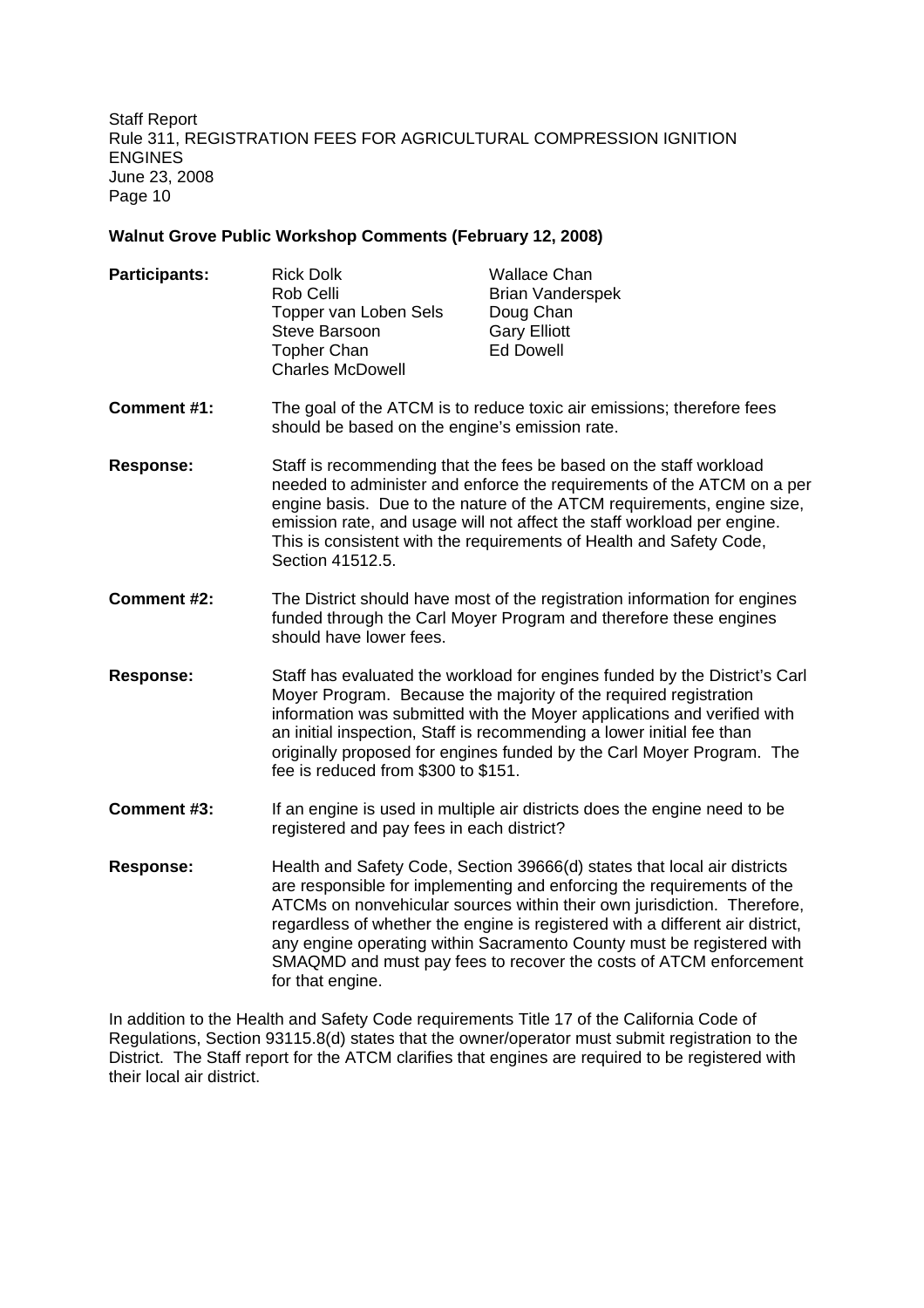#### **Sacramento Farm Bureau Board Meeting (February 19, 2008)**

| <b>Participants:</b> | <b>Charlotte Mitchell</b><br>Ken Oneto<br>Russell van Loben Sels<br>Other Board Members (detailed list unavailable)                                                                      |
|----------------------|------------------------------------------------------------------------------------------------------------------------------------------------------------------------------------------|
| Comment #1:          | The District should consider holding inspections during the winter when<br>engines are in not in use and being stored in a centralized location to help<br>cut down on inspection costs. |
| <b>Response:</b>     | Staff considered this when calculating inspection times and it is reflected<br>in the fees.                                                                                              |
| Comment #2:          | The fees the District is proposing are much higher than some of the<br>surrounding districts, such as those for Butte County AQMD.                                                       |
| <b>Desires</b>       | The feasing beased as the seat farther District to administer the $\Lambda TCM$                                                                                                          |

**Response:** The fees are based on the cost for the District to administer the ATCM. The administration costs of the ATCM are based on a once every three year inspection cycle which is consistent with the State's Portable Equipment Registration Program inspection cycle. Staff reduced fees wherever possible, such as for Moyer engines and multiple engines at a single site. In addition, Staff recommends an exemption from paying renewal fees for engines meeting the final emission standards of the ATCM.

# **Letter from Topper Van Loben Sels (March 6, 2008)**

- **Comment #1:** Why are portable irrigation pumps now called stationary pumps?
- **Response:** The Air Resources Board released an advisory on January 25, 2008, stating that portable engines used in agricultural operations would be subject to the Stationary Compression Ignition Engine ATCM instead of the Portable Compression Ignition Engine ATCM. Rental engines used at an agricultural operation will still be subject to the Portable Compression Ignition Engine ATCM and the rental agency is required to maintain compliance with the portable ATCM. The advisory was endorsed by the agricultural community because classifying portable agricultural engines as stationary allows them to be applicable for Carl Moyer Funding.
- **Comment #2:** Why do portable pumps used in both Sacramento County and San Joaquin County require double registration fees?
- **Response:** See the response to Comment #3 from the Walnut Grove Public Workshop.